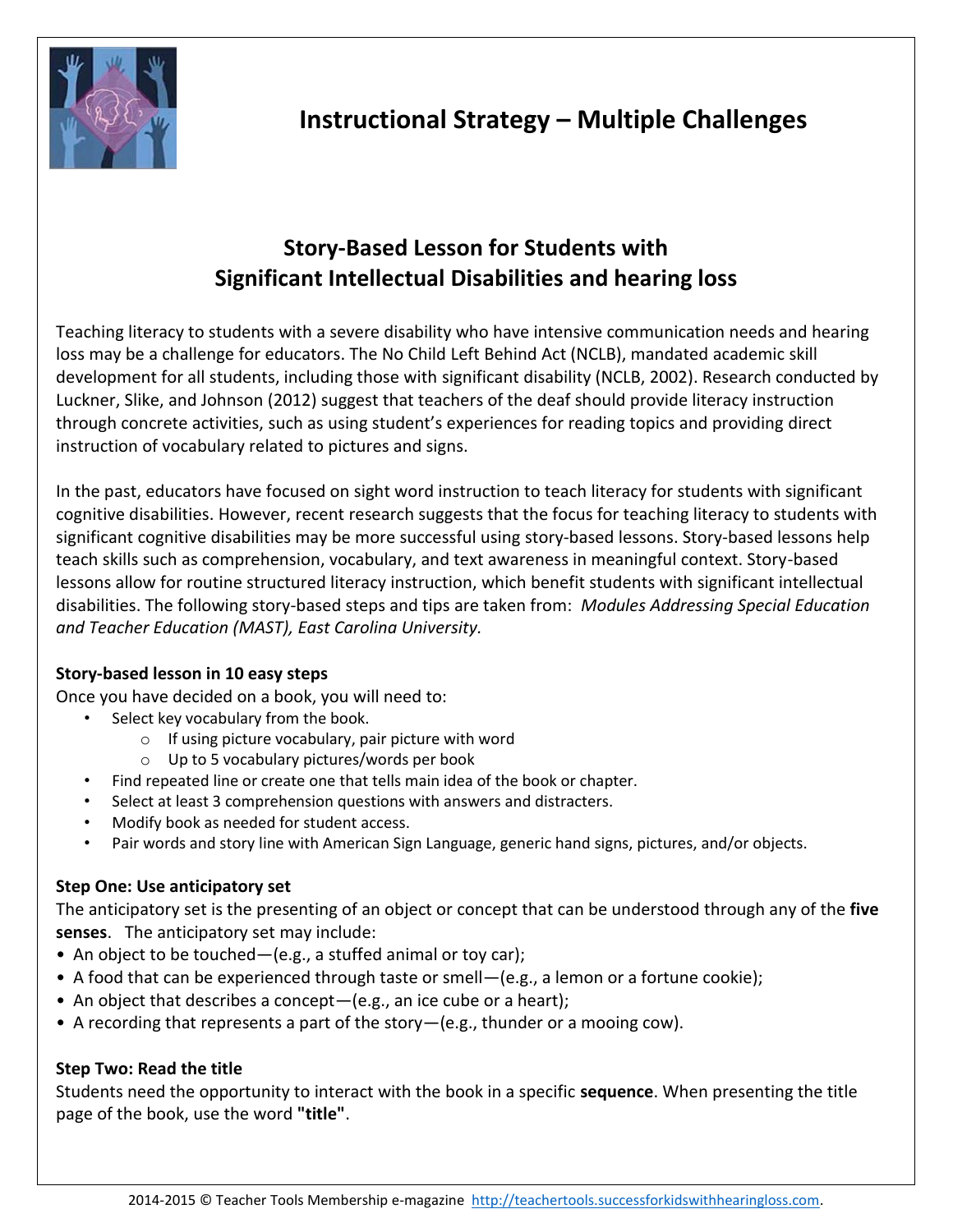#### **Step Three: Read the author's name**

When presenting the title page of the book, use the word **"author"** to describe the writer of the story.

#### **Step Four: Ask a prediction question**

Students **make a prediction** about what they think the story will be about or what they think will happen next. The front cover, anticipatory set, title, and pictures in the story can provide context clues that assist students in making a prediction.

#### **Step Five: Model opening the book**

Students with significant disabilities may not have had an opportunity to **"handle"** books. Show students the front, back, top, and bottom of the book; **model** how to open it. Next, present the **closed book** to student. Avoid directly telling the student to open the book.

#### **Step Six: Text Pointing**

Text pointing teaches the concept that the **words** on the page are **correlated to the pictures** in the book and story. It also reinforces the concept of reading from **left to right** and from **top to bottom.**

#### **Step Seven: Identify vocabulary words**

The vocabulary that you select for your story should include words that students must know in order to communicate effectively. These would be words that can be generalized to other settings such as "play" or "game." Your list should also include words that allow us to understand what is happening in the story. For example, the word "rumble" may not be commonly known but needs to be taught to understand what is happening in the story, *The Outsiders.*

### **Step Eight: Read the repeated story line**

Some elementary books will have a line that is repeated that describes the main idea of the story. If not, create one that emphasizes a central theme throughout the story or chapter. Having a repeated story line increases student engagement in the story. Begin reading the line then allow the student(s) to complete the line. **Use a voice output device for students who are nonverbal.**

#### **Step Nine: Turn the page**

Turning the page after the teacher has stopped reading helps make the connection between printed text and hearing the story. Indirectly ask the student to turn the page: "What do we need to do to keep our story going?" The request is implied to prevent the student from simply following the teacher's direct command. **For a student with physical limitations try:**

**Pipe cleaners or craft sticks glued to the pages to create handles; Pieces of sponge glued to separate the pages; A voice output device programmed to say, "Turn the page".**

## **Step Ten: Comprehension**

Comprehension questions can be kept very basic or can provide students with opportunities for higher-level thinking.

Story-based lessons can provide educators with powerful teaching strategies to expand literacy skills for students with intellectual disabilities and hearing loss. It is important to carefully plan story-based lessons so that students can receive the greatest benefit from instruction. Included next are some final tips to consider when planning story-based lessons: